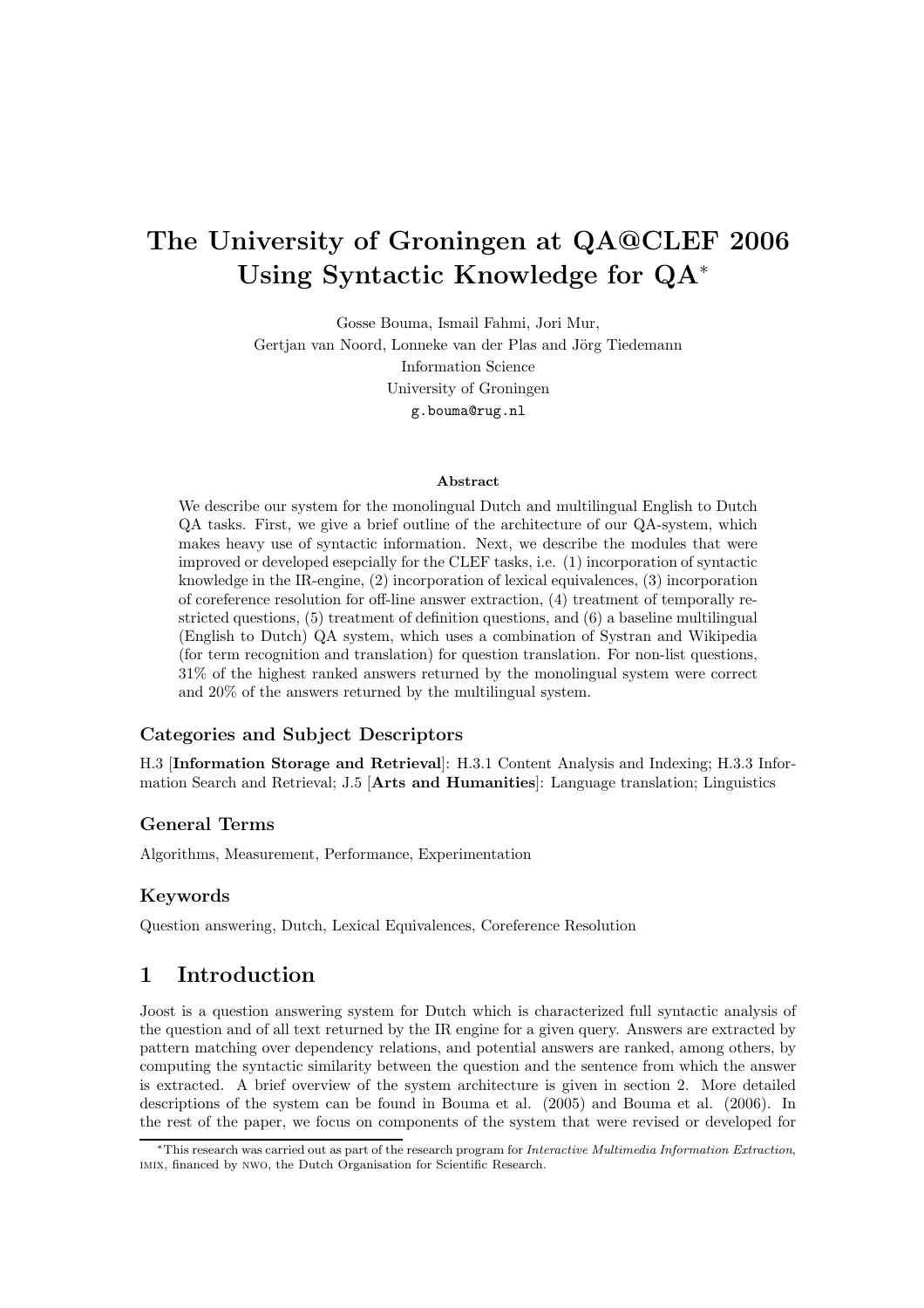clef 2006, and on discussion of the results. Section 3 discusses the IR system, which tries to use various linguistic features to improve precision. In section 4, we discuss the effect of incorporating coreference resolution into the module which extracts answers to frequently asked question-types off-line. Section 5 contains an overview of techniques we implemented to identify (near) synonyms, spelling variants, etc. Sections 6 and 7 present our treatment of definition and temporally restricted questions. A description of our baseline multilingual QA system (based on Systran and Wikipedia) is given in section 8. The results of the evaluation are presented in section 9.

### 2 Architecture

We briefly describe the general architecture of our QA system Joost. The architecture of our system is depicted in figure 1. Apart from the three classical components question analysis, passage retrieval and answer extraction, the system also contains a component called Qatar, which is based on the technique of extracting answers off-line. All components in our system rely heavily on syntactic analysis, which is provided by Alpino (Bouma, van Noord, and Malouf, 2001), a wide-coverage dependency parser for Dutch. Alpino is used to parse questions as well as the full document collection from which answers need to be extracted. A brief overview of the components of our QA system follows below.



Figure 1: System architecture of Joost.

The first processing stage is question analysis. The input to this component is a natural language question in Dutch, which is parsed by Alpino. The goal of question analysis is to determine the question type and to identify keywords in the question.

Depending on the question type the next stage is either passage retrieval or table look-up (using Qatar). If the question type matches one of the table categories, it will be answered by Qatar. Tables are created off-line for facts that frequently occur in fixed patterns. We store these facts as potential answers together with the IDs of the paragraphs in which they were found. During the question answering process the question type determines which table is selected (if any).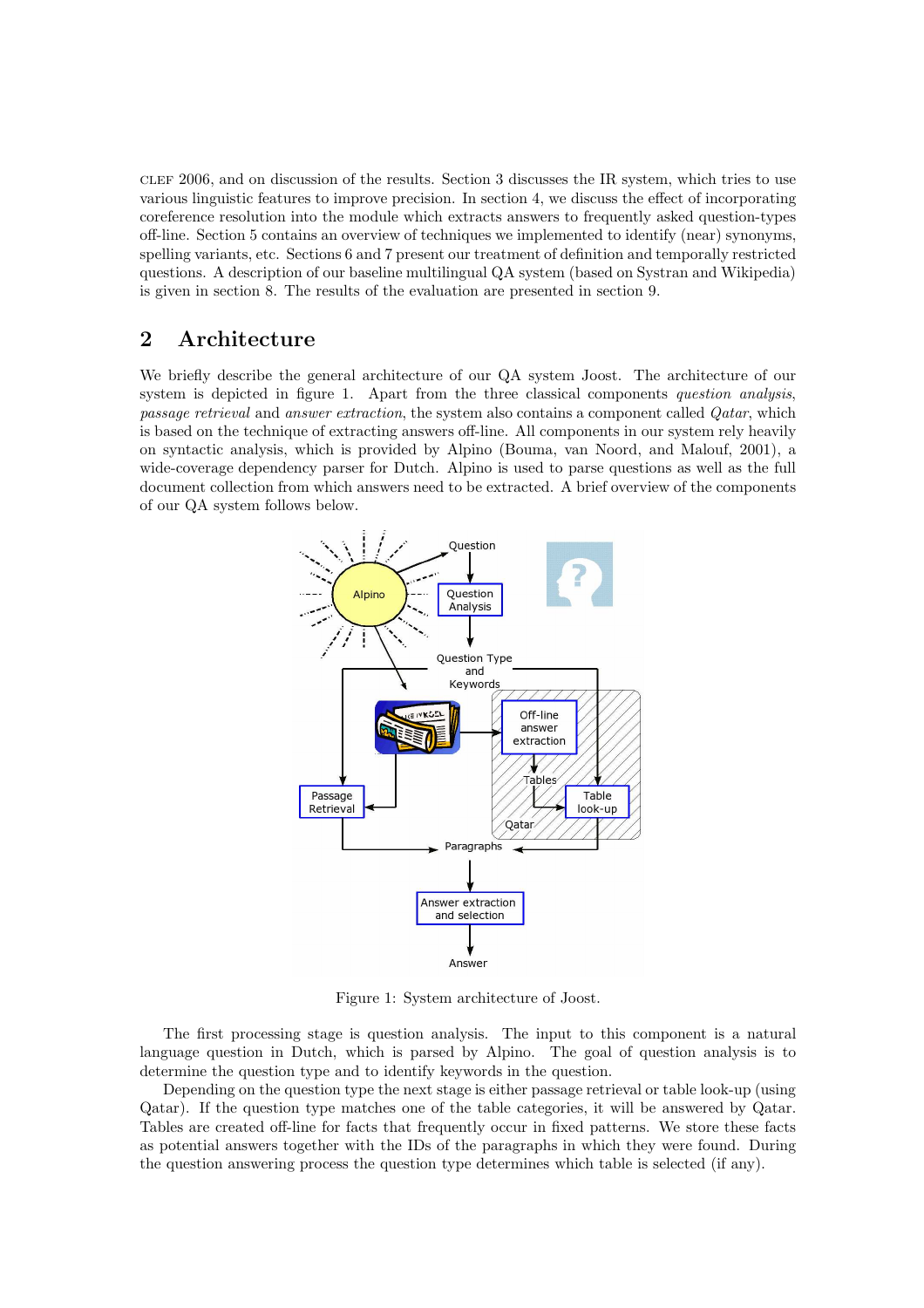For all questions that cannot be answered by Qatar, we follow the other path through the QAsystem to the passage retrieval component. Previous experiments have shown that a segmentation of the corpus into paragraphs is most efficient for information retrieval (IR) performance in QA. Hence, IR passes relevant paragraphs to subsequent modules for extracting the actual answers from these text passages.

The final processing stage in our QA-system is answer extraction and selection. The input to this component is a set of paragraph IDs, either provided by Qatar or by the IR system. We then retrieve all sentences from the text collection included in these paragraphs. For questions that are answered by means of table look-up, the tables provide an exact answer string. In this case the context is used only for ranking the answers. For other questions, answer strings have to be extracted from the paragraphs returned by IR. The features that are used to rank the extracted answers will be explained in detail below. Finally, the answer ranked first is returned to the user.

### 3 Linguistically Informed Information Retrieval

The information retrieval component in our system is used to identify relevant paragraphs from the CLEF corpus to narrow down the search for subsequent answer extraction modules. Accurate IR is crucial for the success of this approach. Answer containing paragraphs that have been missed by IR are lost for the entire system. Hence, IR performance in terms of recall is essential. Furthermore, high precision is also desirable as IR scores are used for ranking potential answers.

Given a full syntactic analysis of the CLEF text collection, it becomes feasible to exploit linguistic information as a knowledge source for IR. Using Apache's IR system Lucene (Jakarta, 2004), we can index the document collection along various linguistic dimensions, such as part of speech tags, named entity classes, and dependency relations. We defined several layers of linguistic features and feature combinations extracted from syntactically analysed sentences and included them as index fields. In our current system we use 12 layers containing the following features: text (stemmed plain text tokens), root (linguistic root forms), RootPos (root forms concatenated with wordclass labels), RootRel (root forms concatenated with the name of the dependency relation to their head words), RootHead (dependent-head bigrams using root forms), RootRelHead (dependent-head bigrams with the type of relation between them), compound (compositional compounds identified by Alpino), ne (named entities), neLOC (location names), nePER (person names), neORG (organisation names), and neTypes (labels of named entities identified in the paragraph). The layers are filled with appropriate data extracted from the analysed corpus.

Each of the index fields defined above can be accessed using Lucene's query language. Complex queries combining keywords for several layers can be constructed. Queries to be used in our system are constructed from the syntactically analysed question. We extract linguistic features in the same way as done for building the index. The task now is to use this rich information appropriately. The selection of keywords is not straightforward. Keywords that are too specific might harm the retrieval performance. It is important to carefully select features and feature combinations to actually improve the results compared to standard plain text retrieval.

For the selection and weighting of keywords we applied a genetic algorithm trained on previously collected question answer pairs. For constructing a query we defined further keyword restrictions to make an even more fine-grained selection. We can select keywords based on their wordclass, their relation to the head word and based on a combination of the two. For example, we can select RootHead keywords from the question which have been tagged as nouns. Each of these (possibly restricted) keyword selections can be weighted with a numeric value according to their importance for retrieval. They can also be marked as "required" using the '+' character in Lucene's query syntax. All keyword selections are then concatenated in a disjunctive way to form the final query. Look at the example query in figure 2 to get an impression of possible queries in the system.

Note that the question type provided by the question analysis module is used to query the neTypes layer with a corresponding named entity label.

The optimsation procedure using the genetic algorithm works essentially as follows: First we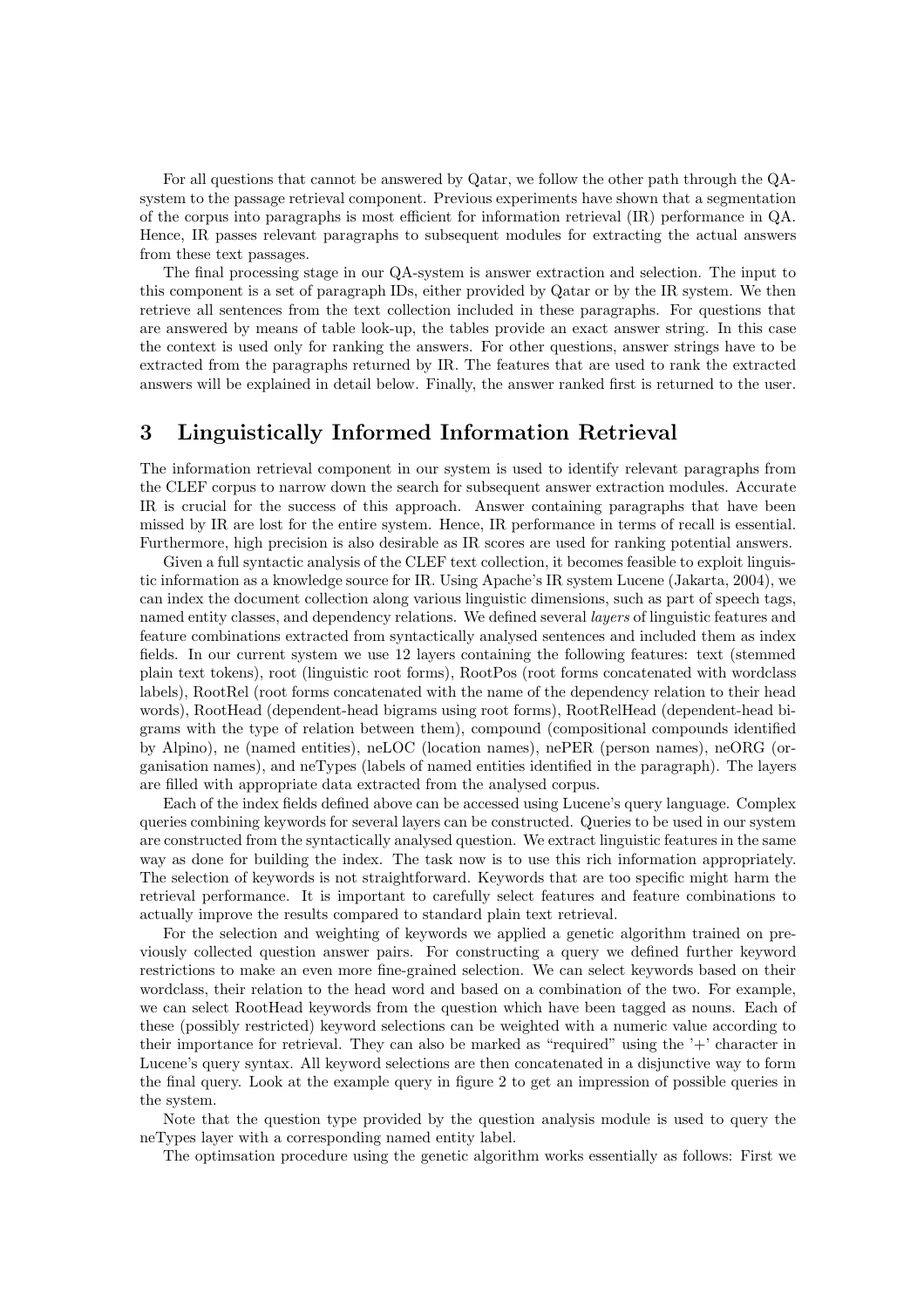```
text:(stelde Verenigde Naties +embargo +Irak)
ne:(Verenigde_Naties^2 Verenigde^2 Naties^2 Irak^2)
RootHead:(Irak/tegen embargo/stel_in)
neTypes:(YEAR)
```
Figure 2: An example IR query from the question Wanneer stelde de Verenigde Naties een embargo in tegen Irak ? (When did the United Nations declare the embargo against Iraq?) using the following keyword selections: (1) all plain text tokens (except stop words), (2) Named entities weighted with boost factor 2, (3) RootHead bigrams for all words tagged as noun, (4) the question type transformed into a named entity class, (5) plain text keywords of words in an object relation (embargo & Irak).

start with initial settings using only one type of keyword selection. These settings are applied to construct queries from our given collection of questions. The queries are then used to retrieve a fixed number of paragraphs for each question and the retrieval performance is measured in terms of mean reciprocal rank scores. We used the answer string provided in the training data to determine if a paragraph is relevant or not. After the initial step two preferable settings (according to the scores) are selected and their settings are combined to test new parameters. Additionally we apply simple mutation operations to alter parameters at random from time to time. The process of selecting and combining is then repeated until no significant improvement can be measured anymore. Details of the genetic optimisation process are given in (Tiedemann, 2005). As the result of the optimisation we obtain an improvement of about 19% over the baseline using standard plain text retrieval (i.e. the text layer only) on unseen evaluation data. It should be noted that this improvement is not solely an effect of using root forms or named entity labels, but that many of the features that are assigned a high weight by the genetic algorithm refer to layers that make use of dependency information.

# 4 Coreference Resolution for Off-line Question Answering

The system component *Qatar* extracts potential answers from the corpus off-line using dependency based patterns. Off-line answer extraction has proven to be very effective. The results typically show a high precision score. However, the main problem with this technique is the lack of coverage of the extracted answers. One way to increase the coverage is to apply coreference resolution.

For instance, the age of a person may be extracted from snippets such as:

- (1) a. de 26-jarige Steffi Graf (the 26-year old Steffi Graf)
	- b. Steffi Graf....de 26-jarige tennisster (Steffi Graf...the 26-year old tennis player)
	- c. Steffi Graf....Ze is 26 jaar. (Steffi Graf...She is 26 years old )

If no coreference resolution is applied, only patterns in which a named entity is present, such as (1-a) will match. Using coreference resolution, we can also extract the age of a person from snippets such as  $(1-b)$  and  $(1-c)$ , where the named entity is present in a preceding sentence.

We selected 12 answer types that we expect to benefit from coreference resolution. They are shown in table 1. Applying the basic patterns to extract facts for these categories we extracted

| Answer Type       | Answer Type       | Answer Type              | Answer Type |
|-------------------|-------------------|--------------------------|-------------|
| Age               | Age of Death      | Cause of Death   Founder |             |
| Date of Birth     | Date of Death     | Capital                  | Function    |
| Location of Birth | Location of Death | Inhabitants              | Winner      |

Table 1: Answer types for which coreference resolution was applied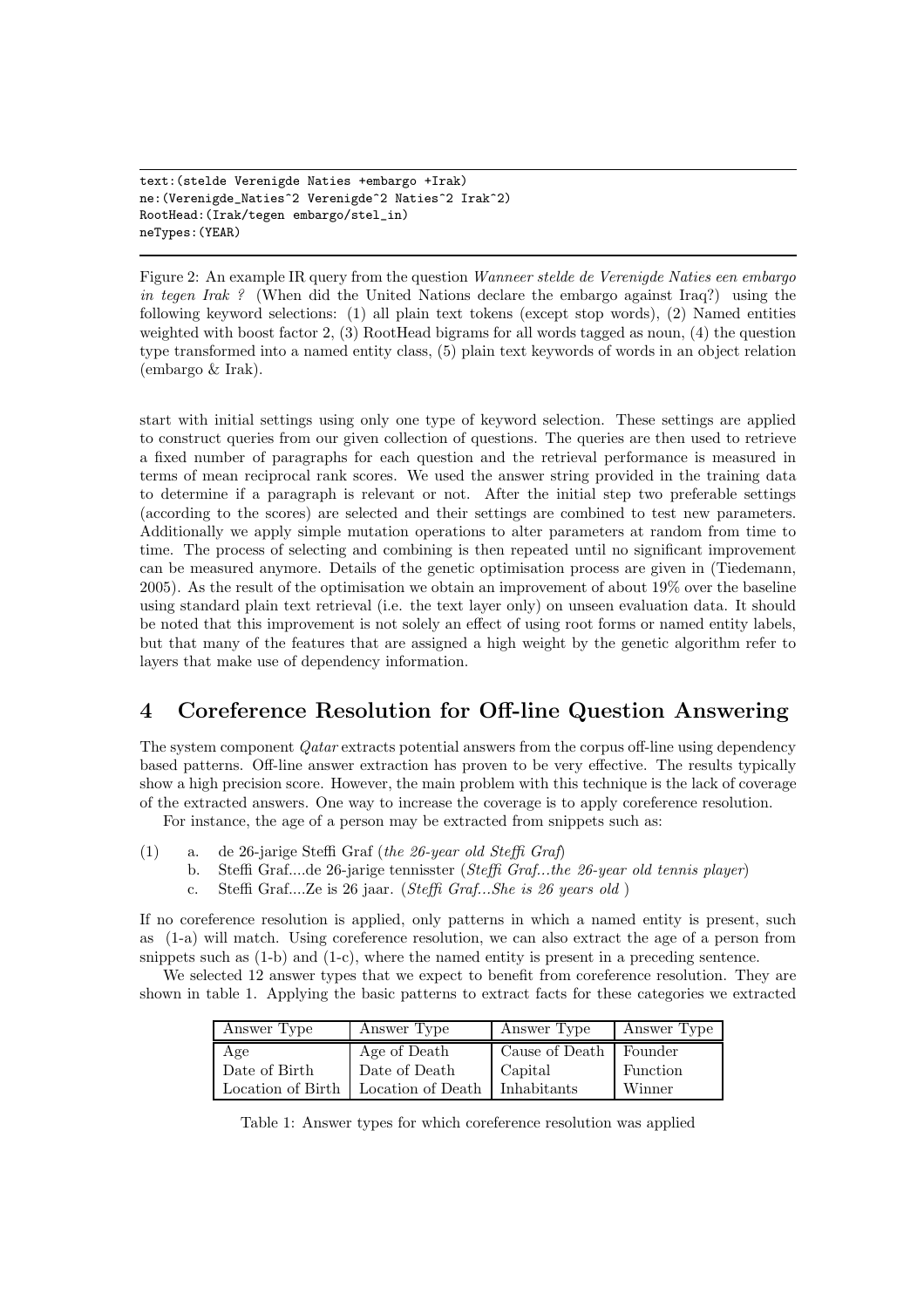64,627 fact types. We adjusted the basic patterns by replacing the slot for the named entity with a slot for a pronoun. Similarly, we adjusted the patterns to match sentences with a definite noun. We considered noun phrases preceded by a definite determiner as definite noun phrases.

Our strategy for resolving definite NPs is based on knowledge about the categories of named entities, so-called instances (or categorised named entities). Examples are Van Gogh is-a painter, Seles is-a tennis player. We acquired instances by scanning the corpus for apposition relations and predicate complement relations<sup>1</sup>.

We scan the left context of the definite NP for named entities from right to left. For each named entity we encounter, we check whether it occurs together with the definite NP as a pair on the instance list. If so, the named entity is selected as the antecedent of the NP. As long as no suitable named entity is found we select the next named entity and so on until we reach the beginning of the document. If no named entity is found that forms an instance pair with the definite NP, we select simply the first preceding named entity.

We applied a similar technique for resolving pronouns. The pronouns we tried to resolve were the nominative forms of the singular pronouns hij (he),  $zi/ze$  (she), het (it) and the plural pronoun  $zi\dot{\gamma}/ze$  (they). We chose to resolve only the nominative case, as in almost all patterns the slot for the name was the slot in subject position. The number of both the anaphor and the antecedent was determined by the number of the main verb. Since we find the anaphors by matching patterns, we knew what the named entity (NE) tag of the antecedent should be.

Again we scan the left context of the anaphor (now a pronoun) for named entities from right to left. We implemented a preference for proper nouns in the subject position. For each named entity we encounter, we check whether it has the correct NE-tag and number. If so and if it concerns a non-person NE-tag, the named entity is selected as the antecedent. If we are looking for a person name, we have to do another check to see if the gender is correct. To determine the gender of the selected name we created a list of boy's names and girl's names by downloading such lists from the Internet<sup>2</sup>. The female list contained 12,691 names and the male list 11,854 names. To be accepted as the correct antecedent, the proper name should not occur on the name list of the opposite sex of the pronoun. After having resolved the anaphor, the fact was added to the appropriate table.

For both extraction modules we randomly selected a sample of around 200 extracted facts and we manually evaluated these facts on the following two criteria: (1) correctness of the fact and (2) in the case of coreference resolution, correctness of the selected antecedent.

We estimated the number of additional fact types we found using the estimated precision scores. If we had only used the pronoun patterns we would have found  $3.627$  (5.6%) new facts. On the other hand, if we had only used the definite noun patterns we would have found 35,687 (55.2%) new facts. Using both we extracted 39,208 (60.7%) additional facts.

The number of facts we extracted by the pronoun patterns is quite low. We did a corpus investigation on a subset of the corpus which consisted of sentences containing terms relevant to the 12 selected question types<sup>3</sup>. In only 10% of the sentences one or more pronouns appeared. This outcome indicates that the possibilities of increasing coverage by pronoun resolution are inherently limited.

### 5 Lexical Equivalences

One of the features that is used to rank potential answers to a question is the amount of syntactic similarity between the question and the sentence from which the answer is taken. Syntactic similarity is computed as the proportion of dependency relations from the question which have a match in the dependency relations of the answer sentence. In Bouma, Mur, and van Noord (2005), we showed that taking syntactic equivalences into account (such as the fact that a  $bv$ -phrase in a

<sup>&</sup>lt;sup>1</sup>We limited our search to the predicate complement relation between named entities and a noun and excluded examples with negation  $\frac{2 \text{http://www.namen.info}}{2}$ 

http://www.voornamenboek.nl, http://www.babynames.com and http://prenoms.free.fr

 $\frac{3}{3}$ terms such as "geboren" (*born*), "stierf" (*died*), "hoofdstad" (*capital*) etc.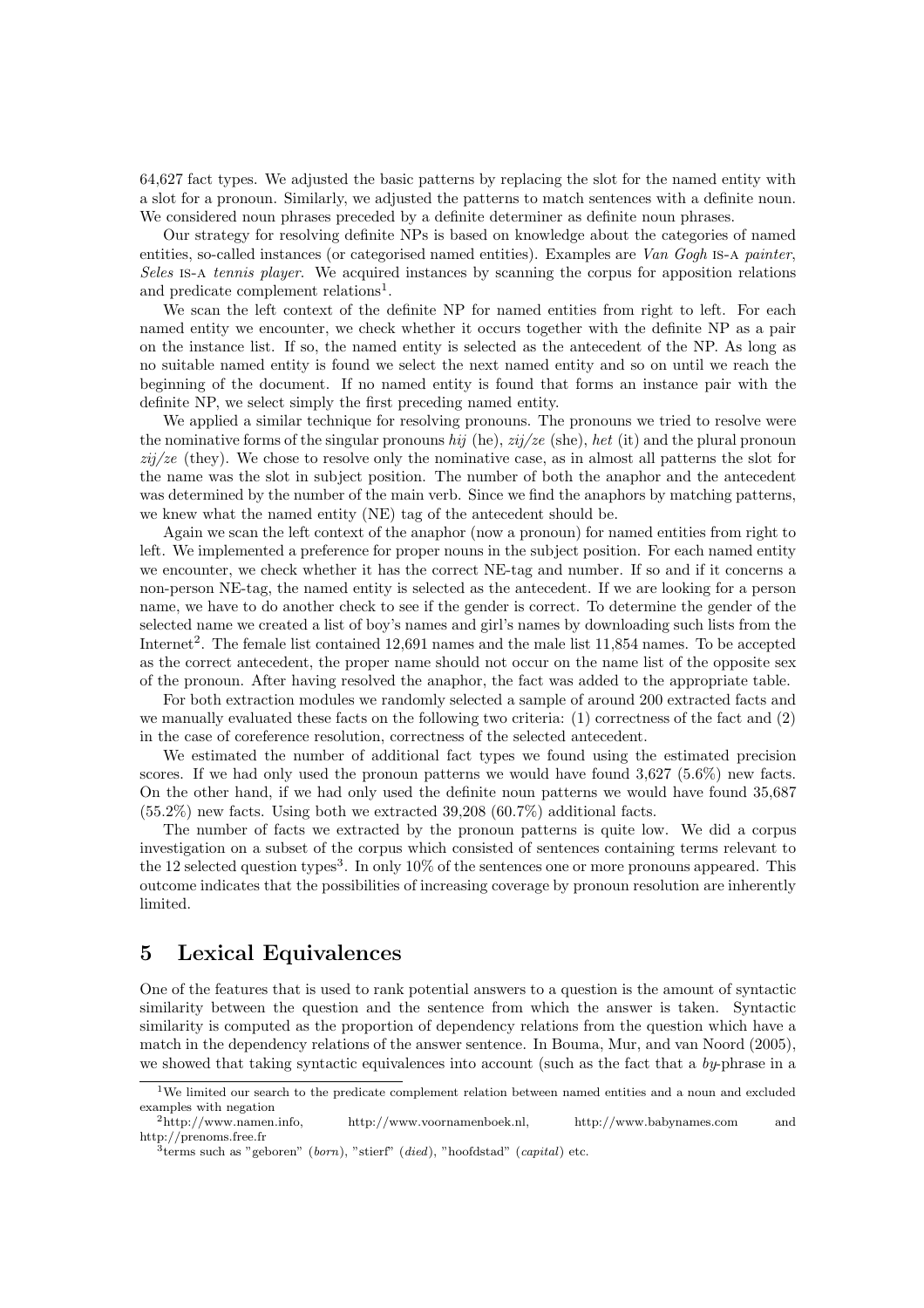passive is equivalent to the subject in the active, etc.) makes the syntactic similarity score more effective.

In the current system, we also take lexical equivalences into account. That is, given two dependency relations (Head, Rel, Dependent) and (Head', Rel, Dependent'), we assume that they are equivalent if both Head and Head' and Dependent and Dependent' are near-synonyms.

Two roots R and  $R'$  are considered near synonyms in the following cases:

- $R = R'$ ,
- R and R' are synonyms,
- R and  $R'$  are spelling variants,
- R is an abbreviation of  $R'$ , or vice versa,
- R is the genitive form of  $R'$ , or vice versa,
- $\bullet$  R is the adjectival form of the country name  $R'$ , or vice versa,
- R matches with a part of the compound  $R'$ , or vice versa

A list of synonyms (containing 118K root forms in total) was constructed by merging information from EuroWordNet, the dictionary website mijnwoordenboek.nl, and various encyclopedias (which often provide alternative terms for a given lemma keyword).

The spelling of person and geographical names entities tends to be subject to a fair amount of variation. For instance, the 1994 Spanish prime minister is referred to as either Felipe Gonzalez, Felippe Gonzales, Felipe Gonzales or Felipe González. The spelling used in a question is not necessarily the same as the one used in a parapgraph which provides the answer:

- (2) a. Hoe heet de dochter van Deng Xiaopeng (What is the name of the daughter of Deng Xiaopeng?)
- (2) Deng Rong, de dochter van de Chinese leider Deng Xiaoping (Deng Rong, the daughter of the Chinese leader Deng Xiaoping).

One might consider two named entities spelling variants if the edit distance between the two is less than a certain threshold, or if one is a word suffix of the other (i.e. Maradona and Diego Armando Maradona). However, this method tends to be very noisy. To improve the precision of the method, we restricted ourselves to person names, and imposed the additional constraint that the two names must occur with the same function in our database of functions (used for off-line question answering). Thus, Felipe Gonzalez and Felippe Gonzales are considered to be variants only if they are known to have the same function (e.g. prime-minister of Spain). Currently, we recognize 4500 pairs of spelling variants.

The compound rule applies when one of the words contains a hyphen (Fiat-topman) or a space (i.e. Latin phrases like colitis ulcerosa are analyzed as a single word by our parser) and the other word matches with either part of it, or when the lexical analyzer of the parser analyzes a word as a compound (i.e. chromosoomafwijking (chromosome deficit)), and the other word matches with the suffix (afwijking).

We tested the effect of incorporating lexical equivalences on questions from previous CLEF tasks. Although approximately 8% of the questions receives a different answer when lexical equivalences are incorporated, the effect on the overall score is negligible. We suspect that this is due to the fact that in the definition of synonyms, no distinction is made between various senses of a word, and the equivalences defined for compounds tend to introduce a fair amount of noise (e.g. the Calypso-queen of the Netherlands is not the same as the queen of the Netherlands). It should also be noted that most lexical equivalences are not taken into consideration by the IR-component. This probably means that some relevant documents (especially those containing spelling variants of proper names) are missed.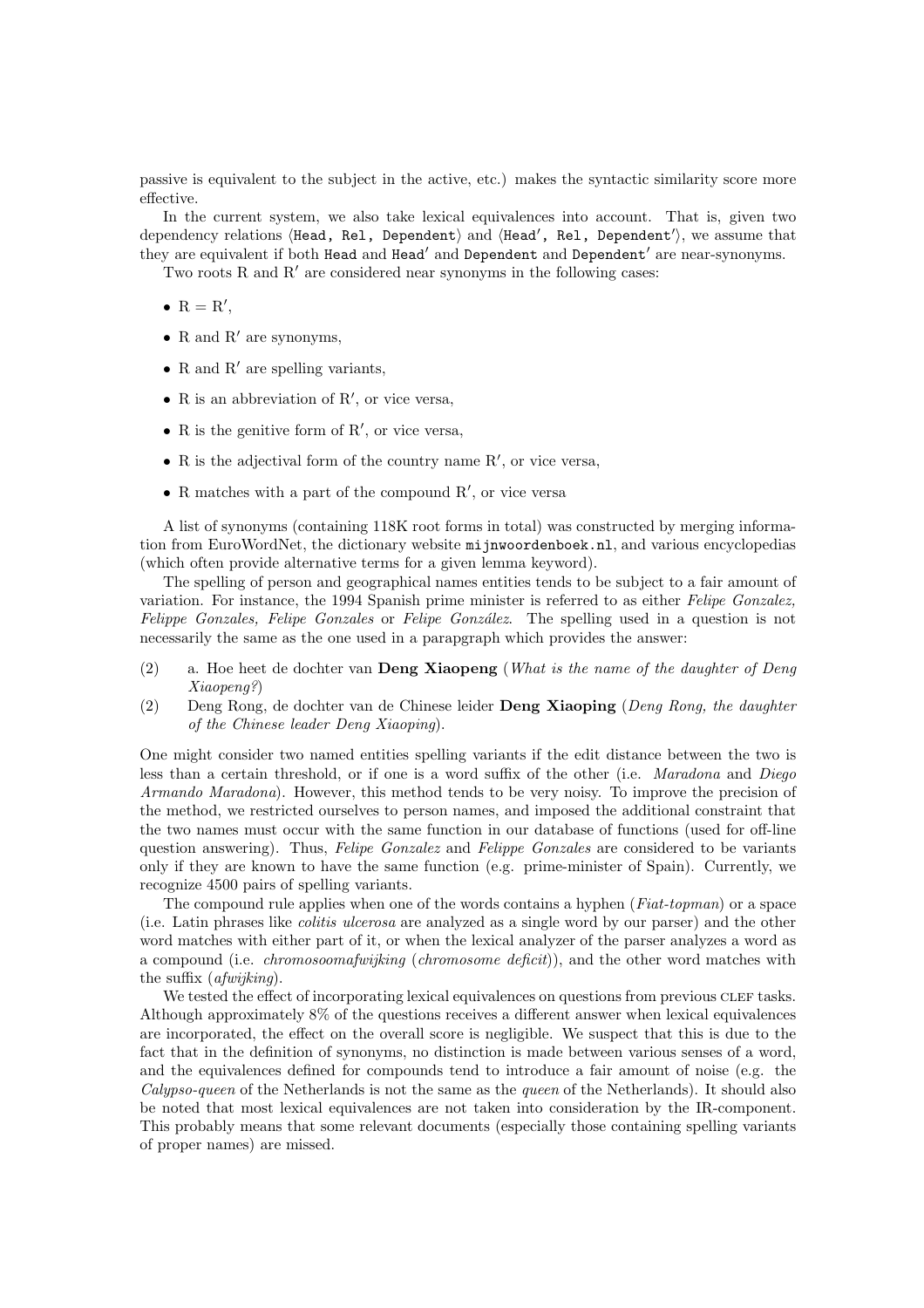# 6 Definition Questions

Definition questions can ask either for a definition of a named entity (What is Lusa?) or a concept (What is a cincinatto). We used the following answer patterns to find potential answers:

- Appositions (the Portugese press agency Lusa)
- Nominal modifiers (milk sugar ( saccharum lactis ) )
- or (ofwel) disjunctions (milk sugar or saccharum lactis)
- Predicative complements (milk sugar is (called/known as) saccharum lactis)
- Predicative modifiers (composers such as Joonas Kookonen)

As some of these patterns tend to be very noisy, we also check whether there exists an isarelation between the head noun of the definition, and the term to be defined. isa-relations are collected from:

- All Named Entity Noun appositions (48K) extracted from an automatically parsed version of the Dutch Wikipedia
- All head noun concept pairs (136K) extracted from definition sentences found in Dutch Wikipedia .

Definition sentences were identified automatically (see Fahmi and Bouma (2006)). Answers for which a corresponding ISA-relation exists in Wikipedia are given a higher score.

For the 40 definition questions in the test set, 18 received a correct first answer (45%), which is considerably better than the overall performance on non-list questions  $(31\%)$ . We consider 7 of the 40 definition questions to be concept definition questions. Of those, only 1 was answered correct. Thus, answering concept definitions correctly remains a challenge.

# 7 Temporally Restricted Questions

Sometimes, questions contain an explicit date:

- (3) a. Which Russian Tsar died in 1584?
	- b. Who was the chancellor of Germany from 1974 to 1982?

To provide the correct answer to such questions, it must be ensured that there is no conflict between the date mentioned in the question and temporal information present in the text from which the answer was extracted.

To answer temporally restricted questions, we try to assign a date to sentences containing a potential answer to the question. If a sentence contains an explicit date expression, this is used as answer date. A sentence is considered to contain an explicit date if it contains a temporal expression referring to a date (2nd of August, 1991) or a relative date (last year). The denotation of the latter type of expression is computed relative to the date of the newspaper article from which the sentence is taken. Sentences which do not contain an explicit date are assigned an answer date which corresponds to the date of the newspaper from which the sentence is extracted.

For questions which contain an explicit date, this is used as the *question date*. For all other questions, the *question date* is nil.

The date score of a potential answer is:

- 0 if the *question date* is nil.
- 1 if answer and question date match,
- -1 otherwise.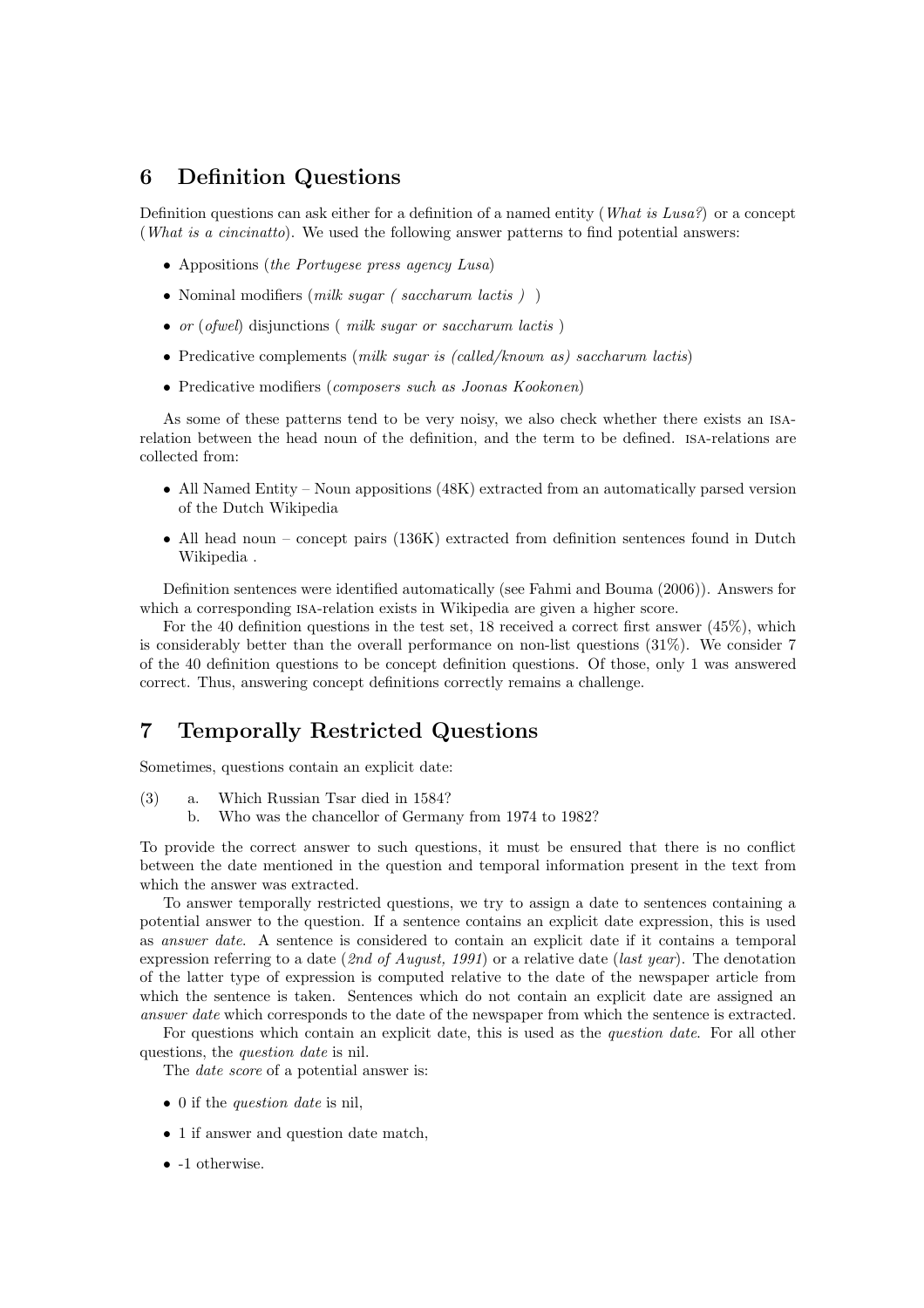There are 31 questions in the CLEF 2006 test set which contain an explicit date, and which we consider to be temporally restricted questions. Our monolingual QA system returned 11 correct first answers for these questions (10 of correctly answered questions ask explicitly for a fact from 1994 or 1995). The performance of the system on temporally restricted questions is similar to the performance achieved for (non-list) questions in general (31%).

# 8 Multilingual QA

We have developed a baseline English to Dutch QA-sytem which is based on two freely avaiable resources: Systran and Wikipedia. For development, we used the CLEF 2004 multieight corpus. (Magnini et al., 2005)

The English source questions are converted into an HTML file, which is translated automatically into Dutch by Systran.<sup>4</sup> These translations are used as input for the monolingual QA-system described above.<sup>5</sup>

This scenario has a number of obvious drawbacks:

- Translations often result in grammatically incorrect sentences, for which no (correct) grammatical analysis can be given.
- Even if a translation can be analyzed syntactically, it may contain words or phrases that were not anticipated by the question analysis module.
- Named entities and (multiword) terms are not recognized.

We did not spend any time on fixing the first and second potential problem. While testing the system, it seemed that the parser was relatively robust against grammatical irregularities. We did notice that question analysis could be improved, so as to take into account peculiarities of the translated questions.

The third problem seemed most serious to us. It seems Systran fails to recognize many named entities and multiword terms. The result is that these are translated on a word by word basis, which typically leads to errors that are almost certainly fatal for any component (starting with IR) which takes the translated string as starting point.

To improve on the treatment of named entities and terms, we extracted from English Wikipedia all pairs of lemma titles and their cross-links to the corresponding link in Dutch Wikipedia. Terms in the English input which are found in the Wikipedia list are escaped from automatic translation and replaced by their Dutch counterparts directly. The following examples compare the effect of direct translation (b-examples) and translation combined with Wikipedia look-up (c-examples).

- (4) a. Who is Jan Tinbergen
	- b. Wie is Januari Tinbergen?
	- c. Wie is Jan Tinbergen?
- (5) a. In which country do people sleep with their feet on the pillow, according to Pippi Longstocking?
	- b. In welk land slapen de mensen met hun voeten op het hoofdkussen, volgens Pippi Longstocking?
	- c. In welk land slapen de mensen met hun voeten op het hoofdkussen, volgens Pippi Langkous?
- (6) a. How large is the Pacific Ocean?
	- b. Hoe groot is de Vreedzame Oceaan?
	- c. Hoe groot is Grote Oceaan?

<sup>4</sup>Actually, we used the Babelfish interface to Systran, http://babelfish.altavista.digital.com/

<sup>&</sup>lt;sup>5</sup>For English to Dutch, the only alternative on-line translation service seems to be Freetranslation (www. freetranslation.com). When testing the system on questions from the multieight corpus, the results from Systran seemed slightly better, so we decided to use Systran only.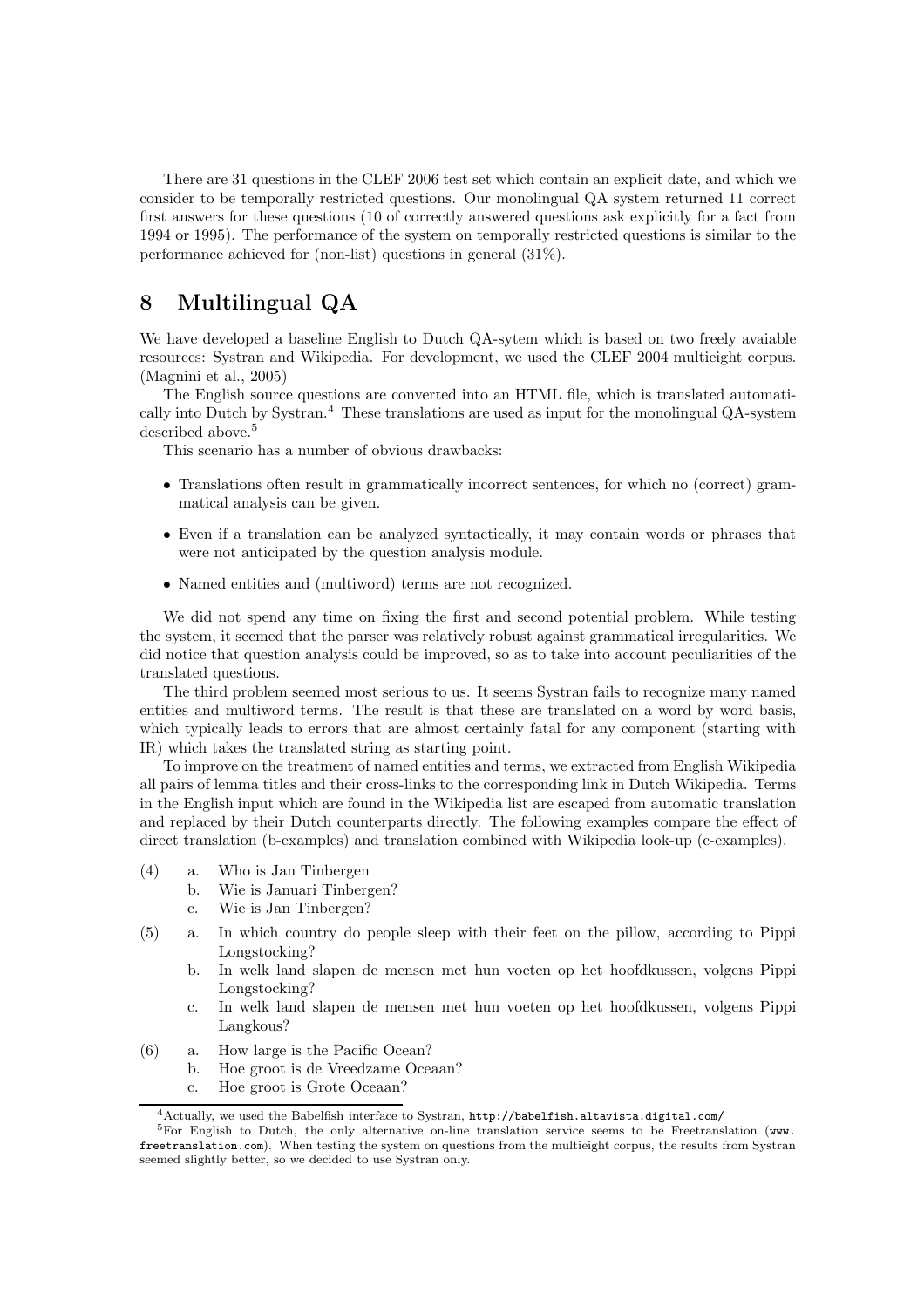Three cases can arise: the term should not be translated, but it is by Systran (*Jan Tinbergen*), (2) the term is not translated by Systran, but it should (Pippi Longstocking), (3) the term should be translated, but it is translated wrongly by Systran (Pacific Ocean)

48 of the 200 input questions contained terms that matched an entry in the bilingual term database extracted from Wikipedia. 4 of the marked terms are incorrect (Martin Luther instead of Martin Luther King is marked as a term, nuclear power instead of nuclear power plants is marked as a term, prime-minister is translated as minister-voorzitter rather than as minister-president or premier, and the game is incorrectly recognized as a term (it matches the name of a movie in Wikipedia) and not translated).

Although the precision of recognizing terms is high, it should be noted that recall could be much better. Terms such as Olympic Winter Games, World Heritage Sites, and proper names such as *Jack Soden* and *Chad Rowan* are not recognized, leading to word by word translations (Olympische Spelen van de Winter, De Plaatsen van de Erfenis van de Wereld) that sometimes are highly cryptical (Hefboom Soden, de Lijsterbes van Tsjaad). In addition, many unrecognized proper names show up as discontinuous strings in the translation (i.e. What did Yogi Bear steal is translated as Wat Yogi stal de Beer).

Although the performance of the multilingual system is a good deal less than that of the monolingual system, there actually are a few questions which are answered correctly by the bilingual system, but not by the monolingual system.

- (7) a. What are the three elementary particles of physics according to the Standard Model?
	- b. Wat zijn de drie elementaire deeltjes van fysica volgens Standaardmodel? (translated) c. Wat zijn de drie fundamentele deeltjes in het Standaardmodel uit de deeltjesfysica? (monolingual)
- (8) a. Who is the author of the book Jurassic Park?
	- b. Wie is de auteur van het boek Jurassic Park ? (translated)
	- c. Wie schreef het boek Jurassic Park ? (monolingual)

In  $(7)$ , the translated sentence uses *elementaire deelties*, which also occurs in the answer sentence. The monolingual question, however, uses the equivalent phrase *fundamentele deelties*, but this equivalence is not detected by the QA system. In (8) the translated question uses the noun auteur, which also occurs in the sentence providing the answer, whereas the monolingual version uses the verb schrijven (to write).

#### 9 Evaluation and Error Analysis

The results from the CLEF evaluation are given in figure 3.

The monolingual system assigned only 13 questions a question type for which a table with potential answers was extracted off-line. For only 5 of those, an answer is found off-line. This suggests that the effect of off-line techniques on the overall result is relatively small. As off-line answer extraction tends to be more accurate than IR-based answer extraction, it may also explain why the results for the CLEF 2006 task are relatively modest.<sup>7</sup>

If we look at the scores per question type for the most frequent question types (as they were assigned by the question analysis component) , we see that definition questions are answered relatively well (18 out of 40 of the first answers correct), that the scores for general wh-questions and location questions are in line with the overall score (16 out of 52 and 8 out of 25 correct), but that measure and date questions are answered poorly (3 out of 20 and 3 out of 15 correct). On the development-set (of 800 questions from previous CLEF tasks), all of these question types perform considerably better (the worst scoring question type are measure questions, which still finds a correct first answer in 44% of the cases).

<sup>7</sup>For development, we used almost 800 questions from previous CLEF tasks. For those questions, almost 30% of the questions are answered by answers that were found off-line. 75% of the first answers for those questions is correct. Overall, the system finds well-over 50% correct first answers.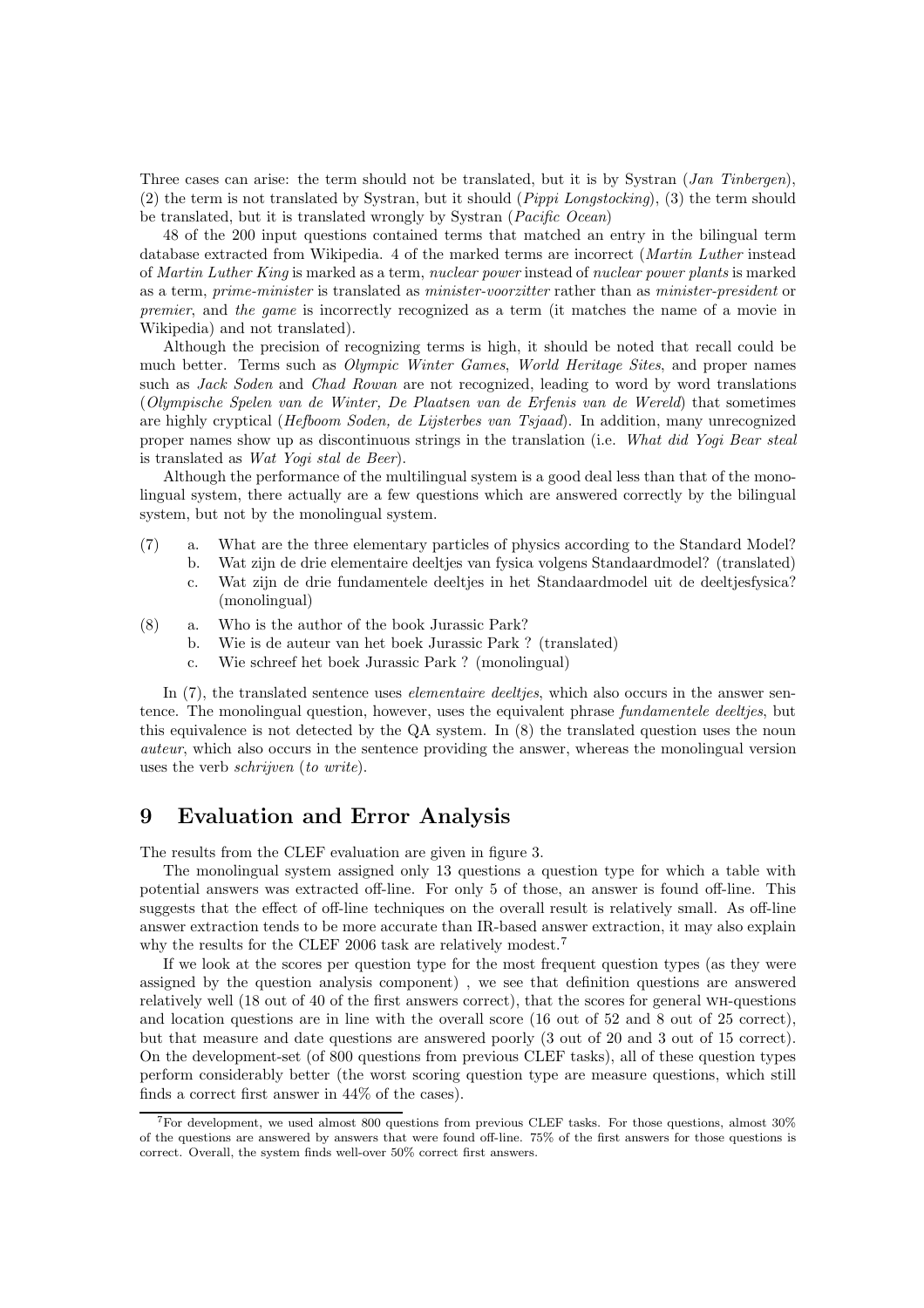| Q type                             | #   | $\#$ correct                             | $%$ correct | MRR.  |
|------------------------------------|-----|------------------------------------------|-------------|-------|
| Factoid Questions                  | 146 | 40                                       | 27.4        |       |
| Definition Questions               | 40  | 18                                       | 45          |       |
| Temporally Restricted <sup>6</sup> |     |                                          |             |       |
| Non-list questions                 | 187 | 58                                       | 31          | 0.346 |
| List Questions                     | 13  | $15/65$ answers correct (P $@5 = 0.23$ ) |             |       |

| Q type                | #   | $#$ correct                                           | $%$ correct | MRR.  |
|-----------------------|-----|-------------------------------------------------------|-------------|-------|
| Factoid Questions     | 147 | 27                                                    | 18.4        |       |
| Definition Questions  | 39  | 11                                                    | 28.2        |       |
| Temporally Restricted |     |                                                       |             |       |
| Non-list questions    | 187 | 38                                                    | 20.3        | 0.223 |
| List Questions        | 13  | $4/37$ answers correct (P $\textcircled{05} = 0.06$ ) |             |       |

Figure 3: Official CLEF scores for the monolingual Dutch task (top) and bilingual English to Dutch task (bottom).

A few questions are not answered correctly because the question type was unexpected. This is true in particular for the  $(3)$  questions of the type When did Gottlob Freque live?.

Attachment errors of the parser are the source of some mistakes. For instance, Joost replies that O.J. Simpson was accused of murder on his ex-wife, where this should have been murder on his ex-wife and a friend. As the conjunction is misparsed, the system fails to find this constituent. Different attachments also cause problems for the question Who was the German chancellor between 1974 and 1982?. It has an almost verbatim answer in the corpus (the social-democrat Helmut Schmidt, chancellor between 1974 and 1982), but since the temporal restriction is attached to the verb in the question, and the noun social-democrat in the answer, this answer is not found.

The performance loss between the bilingual and the monolingual system is approximately 33%. This is somewhat more than the differences between multilingual and monolingual QA reported for many other systems (see Ligozat et al. (2006) for an overview). However, we do believe that it demonstrates that the syntactic analysis module is relatively robust against the grammatical anomalies present in automatically translated input. It should be noted, however, that 19 out of 200 questions cannot be assigned a question type, whereas this is the case for only 4 questions in the monolingual system. Adapting the question analysis module to typical output produced by automatic translation, and improvement of the term recognition module (by incorporating a named entity recognizer and/or more term lists) seems relatively straightforward, and might lead to somewhat better results.

#### References

- Bouma, Gosse, Ismail Fahmi, Jori Mur, Gertian van Noord, Lonneke van der Plas, and Jörg Tiedeman. 2006. Linguistic knowledge and question answering. Traitement Automatique des Langues. to appear.
- Bouma, Gosse, Jori Mur, and Gertjan van Noord. 2005. Reasoning over dependency relations for QA. In Farah Benamara and Patrick Saint-Dizier, editors, Proceedings of the IJCAI workshop on Knowledge and Reasoning for Answering Questions (KRAQ), pages 15–21, Edinburgh.
- Bouma, Gosse, Jori Mur, Gertjan van Noord, Lonneke van der Plas, and Jörg Tiedemann. 2005. Question answering for Dutch using dependency relations. In Working Notes for the CLEF 2005 Workshop, Vienna.